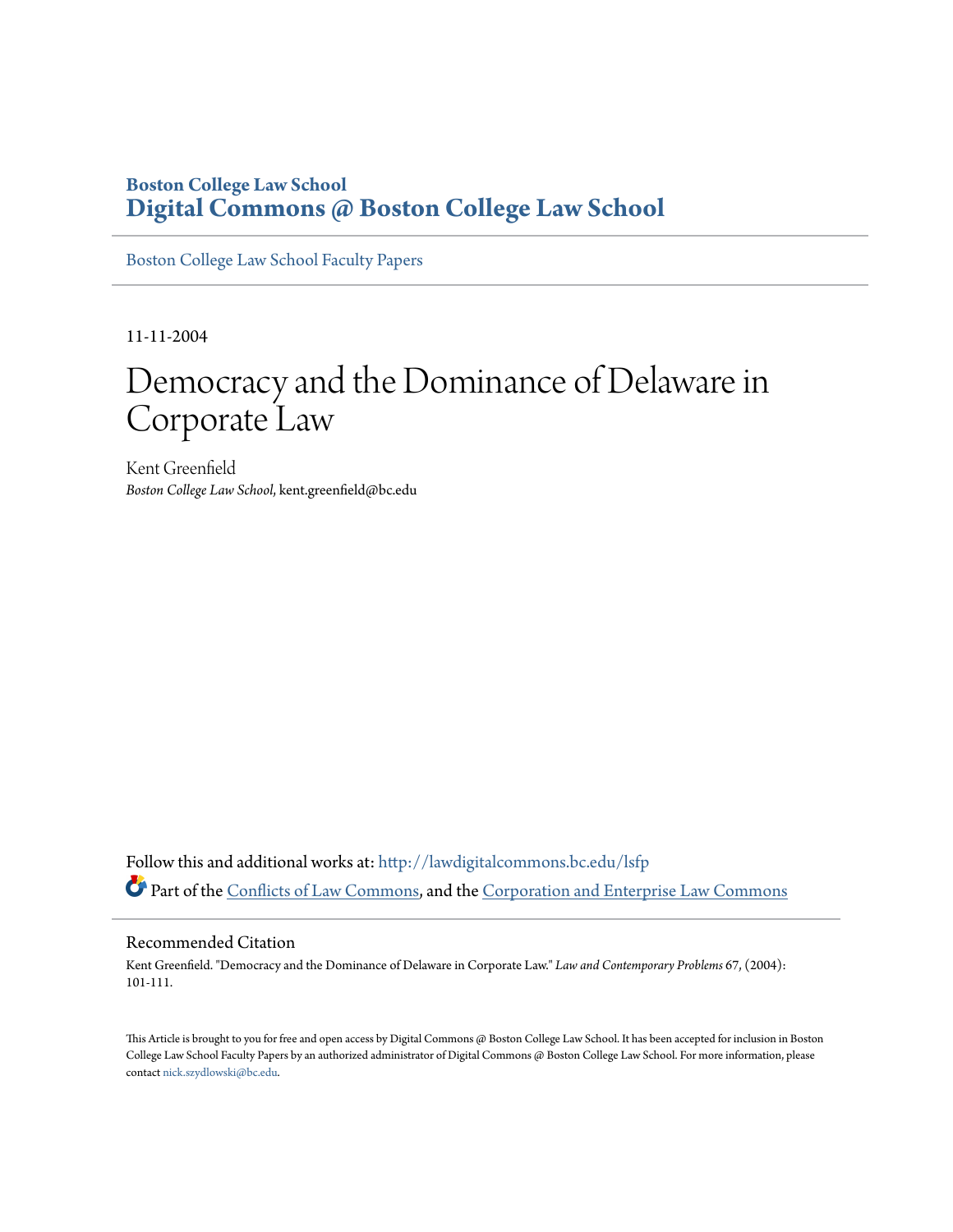# DEMOCRACY AND THE DOMINANCE OF DELAWARE IN CORPORATE LAW

#### KENT GREENFIEL[D\\*](#page-1-0)

# I

## **INTRODUCTION**

Delaware has a population less than one-third of one percent of the nation, but it is the state of incorporation for more than fifty percent of U.S. public companies and morethan sixty percent of the Fortune  $500<sup>1</sup>$  Delaware's resulting dominance over the terms of corporate governance in the United States has been the subject of one of the grandest and most persistent debates within corporate law scholarship. Still the question remains whether Delaware's dominance has been the result of, in William Cary's famous phraseology, a "race to the bottom"—toward a legal regime that benefits man-agers at the expense of the shareholders<sup>[2](#page-1-2)</sup>—or a "race to the top"—toward an efficient, shareholder-centric governance framework.<sup>3</sup> The conventional wisdom is that if the result is a race to the bottom, then Delaware's dominance is illegitimate and a federal chartering statute is appropriate. If the result is instead a race to the top, its dominance simply flows from its success in providing the best, most efficient set of governance laws available. Delaware's dominance is, in other words, a laudable result of the "genius of American corporate law.["4](#page-1-4)

This essay will argue that this debate, as popular and notable as it is, is largely beside the point. Even if Delaware's dominance is a race to the top resulting in a corporate law framework that efficiently serves the interests of shareholders, it is still illegitimate. This is because Delaware's ability to define the rules of corporate governance depends on the so-called "internal affairs" doctrine, which provides that

<span id="page-1-0"></span>Copyright © 2004 by Kent Greenfield

This Article is also available at http://law.duke.edu/journals/lcp.

 <sup>\*</sup> Professor of Law, Boston College Law School.

The author thanks the participants in the Fourth Annual Public Law Conference at Duke University School of Law, December 2002, for their helpful comments. The author also received very helpful suggestions from participants in faculty colloquia at Boston College Law School and UCLA Law School. Particular thanks to Adam Winkler, Lynn Stout, Jim Cox, Stephen Bainbridge, David Rothman, and Scott FitzGibbon. The author also thanks Brendan Murphy and Scott LaFranchi for excellent research assistance.

<span id="page-1-1"></span><sup>1</sup>*. See* Lucian Arye Bebchuk & Assaf Hamdani, *Vigorous Race or Leisurely Walk: Reconsidering Competition Over Corporate Charters*, 112 YALE L.J. 553, 553-54 (2002).

<span id="page-1-2"></span><sup>2.</sup> William L. Cary, *Federalism and Corporate Law: Reflections Upon Delaware*, 83 YALE L.J. 663, 666  $(1974)$  (using phrase "race for the bottom").

<span id="page-1-3"></span><sup>3</sup>*. See, e.g.*, Daniel R. Fischel, *The "Race to the Bottom" Revisited: Reflections on Recent Developments in Delaware's Corporation Law*, 76 Nw. U. L. REV. 913, 919-20 (1982) (using phrase "climb to the top"). For another possibility, namely that state competition produces a race to the top in some issues and a race to the bottom in others, see Lucian Arye Bebchuk, *Federalism and the Corporation: The Desirable Limits on State Competition in Corporate Law*, 105 HARV. L. REV. 1435, 1440 (1992).

<span id="page-1-4"></span><sup>4.</sup> ROBERTA ROMANO, THE GENIUS OF AMERICAN CORPORATE LAW 1 (1993).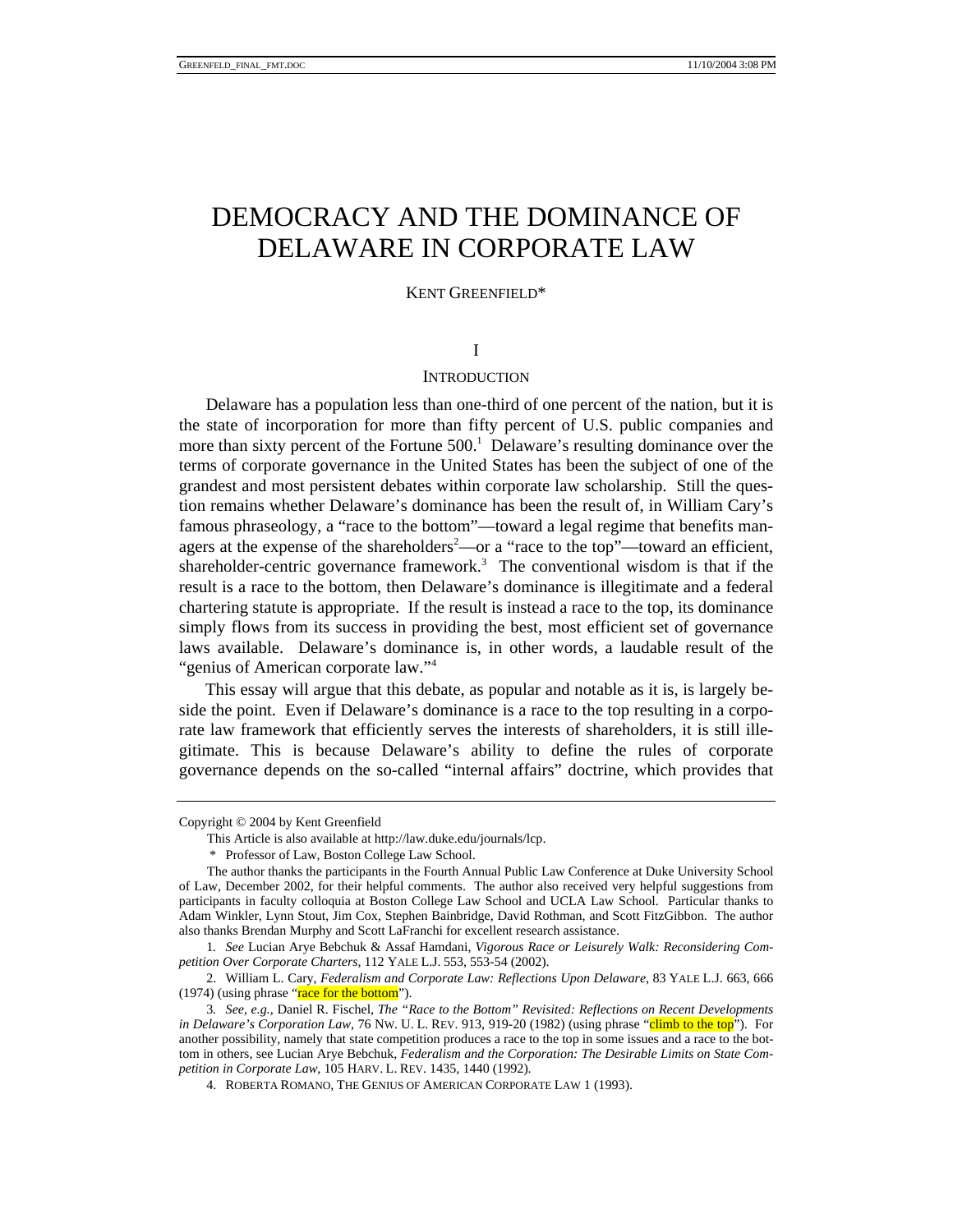the rules governing the internal affairs of a corporation (that is, the rules of corporate governance) originate from the state in which the corporation is chartered. This is in contrast with conflict-of-laws principles that apply in all other areas of law. Typically, the state with the greatest interest in regulating the behavior in question provides the governing law. But under modern incorporation statutes, a corporate charter is extremely easy to obtain, and there is no requirement of any meaningful contact whatsoever with the chartering state. Thus, corporations can, in effect, choose which corporate governance laws will apply to them, regardless of whether they have any other contact with the state whose laws they choose. This ability of corporations to elect their governance law is illegitimate as a democratic matter and inefficient as an economic matter.

#### A. Delaware's Dominance

Delaware's dominance is staggering. Over 300,000 companies are incorporated there, including nearly three hundred of the Fortune 500. In contrast, the state incorporating the second largest number of Fortune 500 companies (New York) has only twenty-five. In fact, so many companies incorporate in Delaware that incorporation and franchise fees provide one-quarter of total state revenues.<sup>[5](#page-2-0)</sup>

But Delaware has little contact with these corporations besides being the jurisdiction that provides the corporate charter. Of the thousands of corporations incorporated there, only a few have significant numbers of employees or shareholders in the state. Only two Fortune 500 companies, DuPont and MBNA, are headquartered in Dela-ware.<sup>6</sup>More importantly, even though Delaware has less than 820,000 citizens,<sup>7</sup> its corporate governance rules govern companies with millions of employees. The three hundred largest companies incorporated in Delaware employ over 15 million people, only an infinitesimal fraction of whom actually reside there. The number of employees at Wal-Mart, the largest company incorporated in Delaware, is fifty percent larger than the population of the entire state.<sup>8</sup> Furthermore, Wal-Mart's total net sales in their last fiscal year, \$244.5 billion,<sup>9</sup> were more than *six times* the entire Gross State Product of Delaware.<sup>[10](#page-2-5)</sup>

B. The Internal Affairs Doctrine

Perhaps this would not be so striking if "internal affairs" meant only the narrow relationship between managers and the company. But because companies affect so many stakeholders, and because even the most "internal" rule has implications for

<span id="page-2-0"></span><sup>5.</sup> Jonathan Chait, *Rogue State*, THE NEW REPUBLIC, August 19, 2002, at 20.

<span id="page-2-2"></span><span id="page-2-1"></span><sup>6</sup>*. Largest U.S. Corporatations*, 147 FORTUNE, April 14, 2003, at F1.

<sup>7.</sup> U.S. Census Bureau statistics, *available at* http://www.census.gov/popest/states/tables/NST-EST2003- 01.pdf.

<span id="page-2-4"></span><span id="page-2-3"></span><sup>8</sup>*. See id.*; *Largest U.S. Corporations*, *supra* note 6, at F1.

<sup>9. 2003</sup> Wal-Mart Stores, Inc. Annual Report, *available at* http://www.walmartstores.com/wmstore/wmstores/Mainnews.jsp?pagetype=news&categoryOID=8775&catID= -8248&template=DisplayAllContents.jsp#.

<span id="page-2-5"></span><sup>10.</sup> U.S. DEPARTMENT OF COMMERCE, BUREAU OF ECONOMIC ANALYSIS, REGIONAL ECONOMIC ACCOUNTS, *available at* http://www.bea.doc.gov/bea/regional/gsp/; *see also supra* note 6, at F1.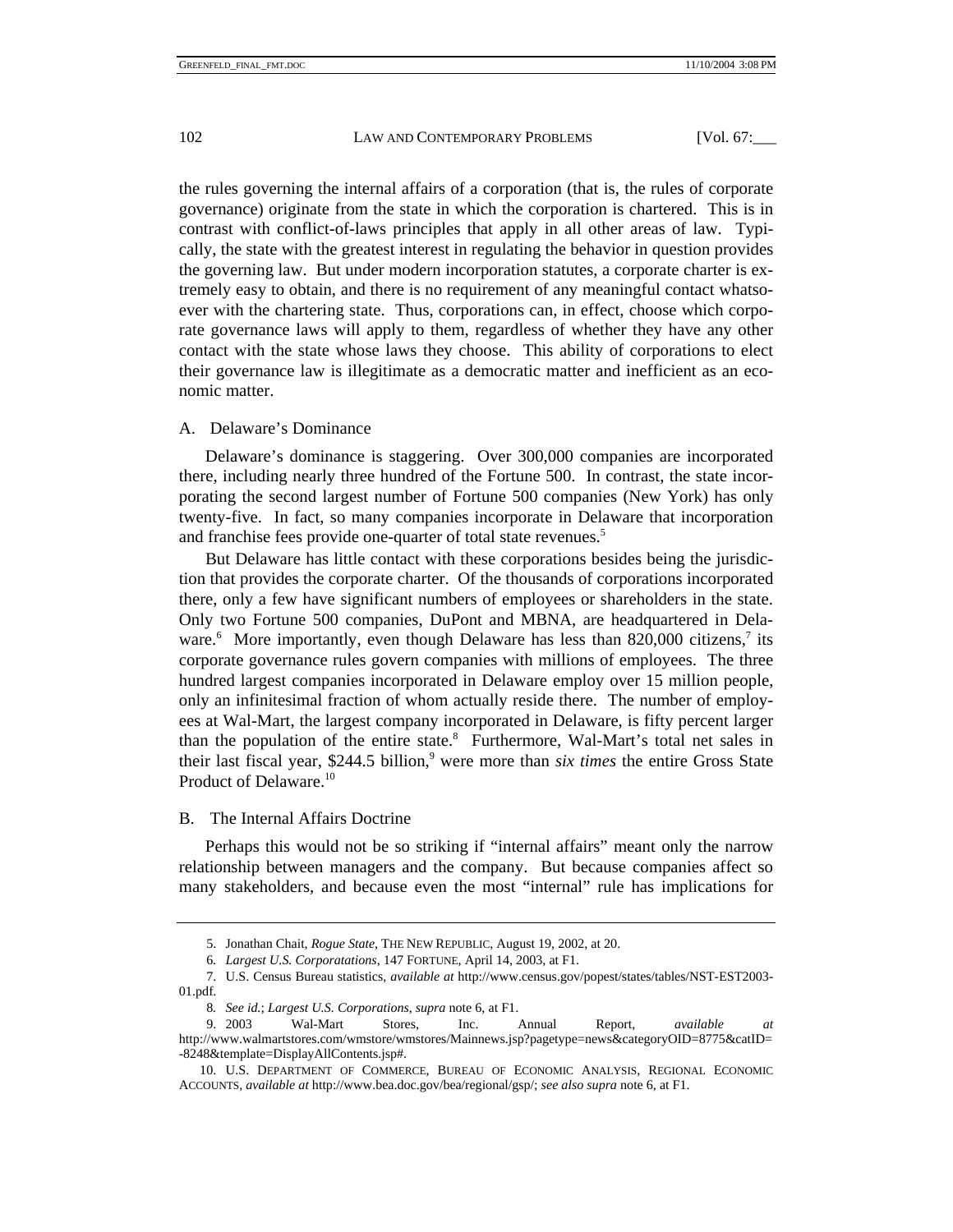these stakeholders, it is impossible to claim that internal affairs are immaterial to anyone other than shareholders and managers. Examples abound. Other stakeholders undoubtedly are affected by a rule that directors should maximize profit to shareholders, or a rule that directors should not disclose information to communities about their business practices absent a legal or financial imperative, or a rule that shareholders need not pay the debts of the corporation.

Indeed, the state law of fiduciary obligation itself—arguably the most "internal" of all rules—provides that directors owe duties of care and loyalty to shareholders. In so doing, obligations toward other stakeholders are excluded.<sup>11</sup> Thus, that workers are not represented on the boards of directors for the vast majority of companies incorporated in the United States is not the result of some element of labor law or federal securities law. Rather, this is a consequence of the state law of corporations. Clearly, one cannot avoid the difficulties of the internal affairs doctrine by claiming that only shareholders and managers are affected by it.

The key problem is that Delaware law, in the process of establishing the rules that govern the internal workings of corporations chartered in the state, reaches beyond its borders to affect all stakeholders in a corporation. This includes those who have no political influence over the status, terms, or requirements of the law. Delaware law can therefore be crafted without attention to the political influence of many important stakeholders; unless, of course, that influence can be transformed into market terms. The internal affairs doctrine thus allows Delaware to externalize the costs of its rules on other stakeholders and indeed other states.

This practice of deferring to Delaware law to govern most of the nation's largest and most powerful corporations is undemocratic. Indeed, if areas of the law can be evaluated on their susceptibility to democratic or political pressures, then corporate law must be among the least open to political influence. In a democracy, this should be seen as a serious flaw in the framework of corporate law.

The internal affairs doctrine, which dictates this awkward result, is a foundational principle "wholeheartedly embraced" by the corporate law academy and bar because of its seeming "irresistible intuitive appeal.["12](#page-3-1) Despite its foundational status, or perhaps because of it, the doctrine attracts scholarly attention only sporadically.<sup>13</sup> Fierce defenses are infrequent, but forceful attacks rarer still.<sup>14</sup> Nevertheless, the doctrine deserves more attention, especially in a time of growing public distrust in the methods of corporate governance and increasing attention on the issue of corporate accountability.

The internal affairs doctrine is a special case in the doctrine of conflicts of laws. Typical conflicts of laws principles are complex, but they generally suggest that the state with the greatest interest in regulating the behavior in question should provide

<span id="page-3-0"></span><sup>11.</sup> For a further discussion, see Daniel J.H. Greenwood, *Democracy and Delaware: The Puzzle of Corporate Law* 25-27 (draft of June 14, 2002).

<span id="page-3-1"></span><sup>12.</sup> Deborah A. DeMott, *Perspectives on Choice of Law for Corporate Internal Affairs*, 48 LAW & CONTEMP. PROBS., 161-62 (Summer 1985).

<span id="page-3-2"></span><sup>13</sup>*. See, e.g.*, P. John Kozyris, *Corporate Wars and Choice of Law*, 1985 DUKE L.J. 1; Jack L. Goldsmith III, *Interest Analysis Applied to Corporations: The Unprincipled Use of a Choice of Law Method*, 98 YALE L.J. 597, 599 (1988).

<span id="page-3-3"></span><sup>14.</sup> For an excellent, current example, see Greenwood, *supra* note 11*.*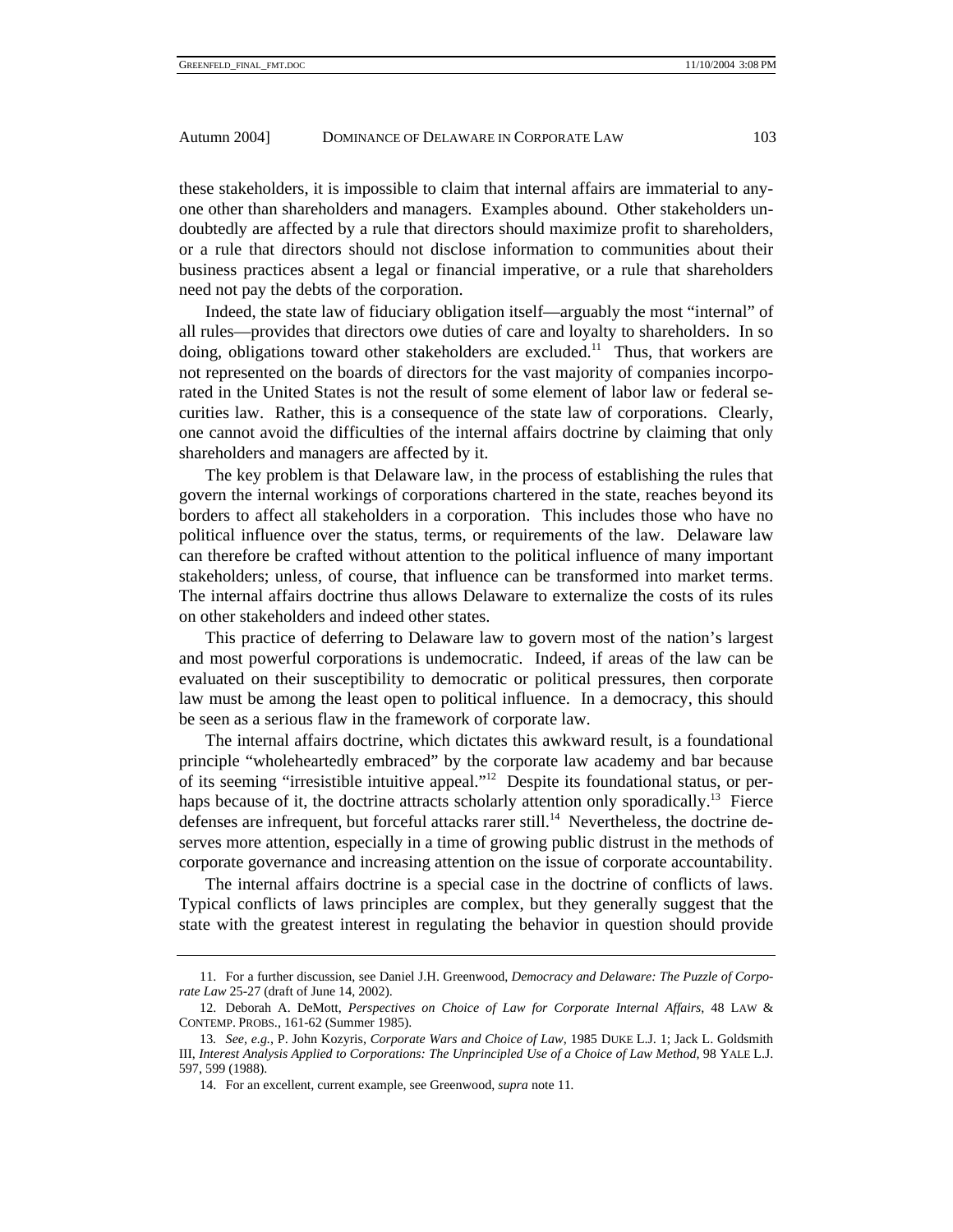the governing law for the behavior.<sup>15</sup> Yet the internal affairs doctrine allows a state that is hardly affected by the corporate behavior at issue to dictate the rules governing that behavior[.16](#page-4-1) Of all the areas of law that control and limit corporations, including contract law, tort law, environmental law, and labor law, it is only corporate law that is left to the corporation itself to choose. And like those other areas of law, the rules of corporate governance affect more than the parties embodied in the corporate charter. From the standpoint of democratic legitimacy, it is no more justifiable to allow corporations to choose which state provides their corporate governance laws than it is to allow such corporations to choose which state ought to provide the tort law or environmental law that governs them.

Consider the supreme oddity of the internal affairs rule: A corporation headquartered in New York, with all of its facilities, employees, and shareholders in New York, and with all or most of its business in New York, will have its rules of corporate governance provided not by the state of New York, but rather by the state where its incorporators secured a charter, usually Delaware. The internal affairs doctrine then says that Delaware law will govern such a corporation even if New York *wants* to exert its authority over the internal affairs of the corporation, and even if a claim arises in a New York court. While this example might appear extreme, it is a common application of the doctrine. In essence, the internal affairs doctrine allows Delaware to reach into the courts of other states and apply its own law to disputes between residents of other states regarding corporations that have little or no contact with Delaware.

Corporate law should not promote this odd result. Rather, the conflict rules for corporate governance should be consistent with the conflict rules in other areas of law: The state that has the greatest interest in regulating the internal affairs of a corporation should provide the rules for corporate governance. The application of such a simple, straightforward, and consistent rule would bring about fundamental changes in the way corporate law is provided in the United States. Instead of being an area of law uniquely insulated from democratic pressures, corporate law would become subject to the same political pressures as other areas of the law.

<span id="page-4-0"></span><sup>15</sup>*. See* Goldsmith, *supra* note 13, at 599 (noting choice of law rules "generally provide[] that a court faced with a choice of law problem should initially look to the policies expressed in the purportedly conflicting state laws in order to assess the extent of each state's interest in having its law apply to the particular case"); *see also* Kozyris, *supra* note 13, at 16-17 ("In the new conflicts calculus, the interests and policies of the forum state, especially the protection of forum domiciliaries, weigh heavily in favor of applying its law. . . . Fixed, singlefactor, content-blind, forum-neutral rules are supposed to be particularly obnoxious because they defer automatically and totally to one legal system in disregard of the interests and policies of the other states of contact. The [internal affairs rule] is precisely such a rule.").

<span id="page-4-1"></span><sup>16.</sup> One might say that Delaware cares a great deal about regulating the behavior at issue, but a state's desire to regulate, without more, does not constitute a genuine interest. Delaware's desire to regulate springs from the fact that without such power, it cannot dominate the market for corporate charters. Such a desire should not be material in the conflicts-interest analysis, since it is a desire that many, if not all, other states share. Rather, the analysis should ask whether the act of gaining a corporate charter from Delaware's Secretary of State gives Delaware a greater state interest in regulating the internal affairs of a corporation than a state where, for example, the corporation is headquartered, or where most of the corporation's employees or shareholders are located.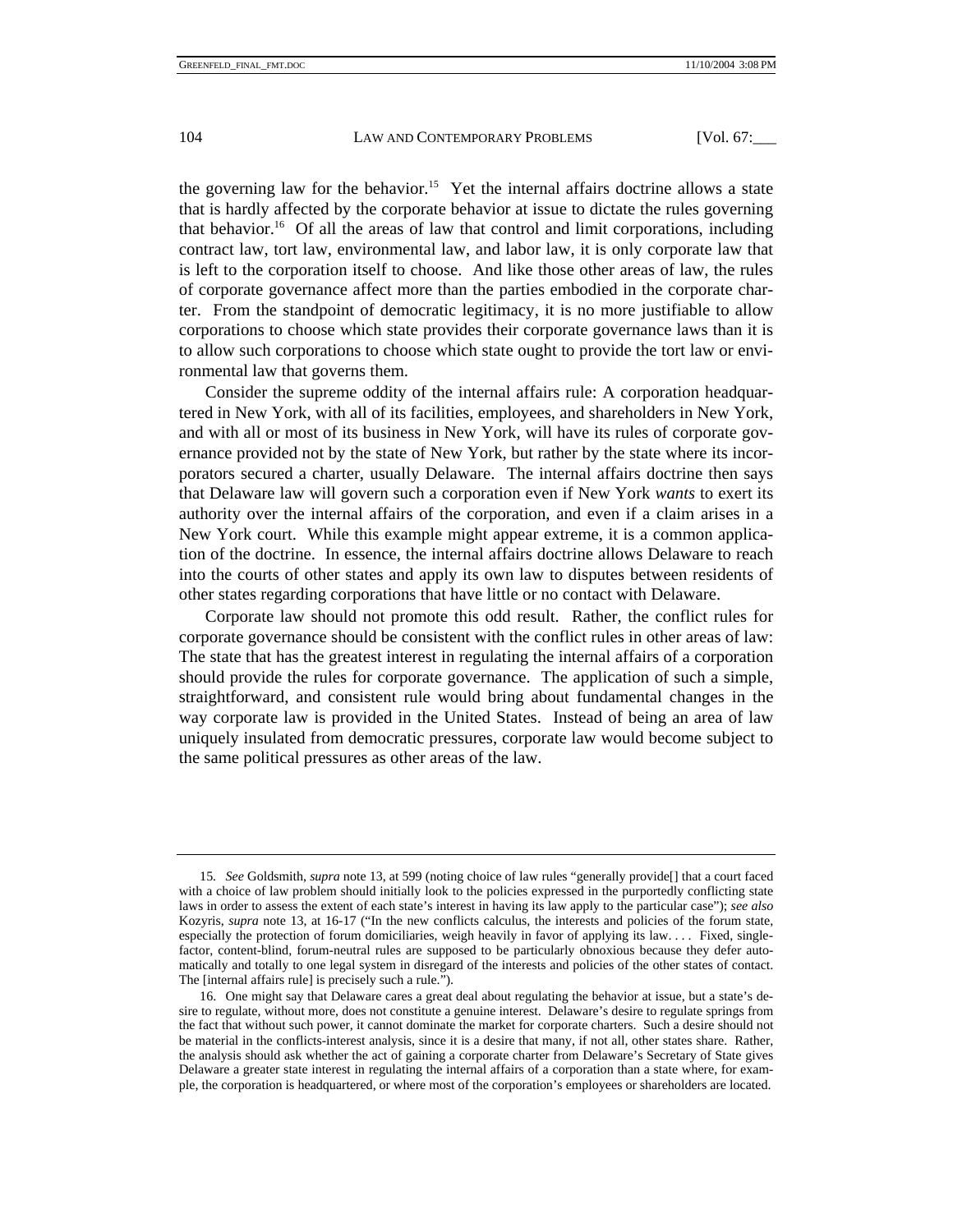# II

# A HYPOTHETICAL STATUTE

Let us imagine that a particular state legislature, in Massachusetts for example, believes that corporations consistently undervalue the interests of their employees, especially when corporations consider fundamental decisions such as a merger, acquisition, or major sale of assets. In such a context, Massachusetts might consider the following statute:

Regardless of where such a corporation is chartered, the directors of:

a. a corporation that employs 51% or more of its employees within Massachusetts; or

b. a corporation that employs more employees within Massachusetts than in any other state or political subdivision of the United States or other nation;

shall consider the interests of the corporation's employees in making decisions that have a material effect on the level of the corporation's present or future employment. Such a duty shall be deemed satisfied if the board of directors includes at least one member who is elected by hourly-wage employees rather than shareholders.

Undoubtedly, this statute purports to regulate the internal affairs of certain corporations. Furthermore, this statute almost certainly conflicts with Delaware law— Delaware law requires corporate directors to owe an "unyielding" duty to the corporation and its shareholders.<sup>17</sup> This legal duty is interpreted to bar the consideration of employee interests except when necessary to further shareholder interests.<sup>18</sup> Additionally, this hypothetical Massachusetts statute conflicts with the Delaware requirement that directors be elected by shareholders.[19](#page-5-2)

Let us now imagine a case arising under this statute. A Massachusetts employee of a corporation sues in Massachusetts court to enjoin a planned merger of that corporation with another. The employee shows that the majority of the corporation's employees reside in Massachusetts and that the corporation's directors have refused to consider the interests of the employees in the merger negotiations.

The corporation will file a motion to dismiss, saying that it is chartered in Delaware and that Delaware law governs its internal affairs. But should the suit be dismissed? At first glance, the answer seems to be an easy "yes." The statute purports to regulate the internal affairs of corporations incorporated in Delaware; if the internal

<span id="page-5-0"></span><sup>17.</sup> Smith v. Van Gorkom, 488 A.2d 858, 872 (Del. 1985); *see also* Katz v. Oak Indus. Inc., 508 A.2d 873, 879 (Del. Ch. 1986) (holding that the obligation of directors is to "maximize" interests of shareholders).

<span id="page-5-1"></span><sup>18.</sup> Revlon, Inc. v. MacAndrews & Forbes Holdings, Inc., 506 A.2d 173, 182 (Del. 1986) (holding that the "board may have regard for various constituencies in discharging its responsibilities, provided there are rationally related benefits accruing to the stockholders"). Note that Delaware law had feinted toward the allowance of such consideration, *cf.* Unocal Corp. v. Mesa Petroleum Co., 493 A.2d 946, 955 (Del. 1985) (implying that directors could take into account interests of constituencies other than stockholders in defending against hostile takeovers), before retreating in *Revlon*. Some scholars believe that Delaware law does not require shareholder interests to be maximized. *See, e.g.*, Margaret M. Blair & Lynn A. Stout, *A Team Production Theory of Corporate Law*, 85 VA. L. REV. 247, 305 (1999) (lending support to the argument that "treating directors as trustees charged with serving interests above and beyond those of shareholders in fact can be in shareholders' 'long-run interests'"). But even if not, there is little doubt that the above statute would be deemed to be in conflict with Delaware law.

<span id="page-5-2"></span><sup>19.</sup> DEL. CODE ANN. Tit. 8, § 211 (2001).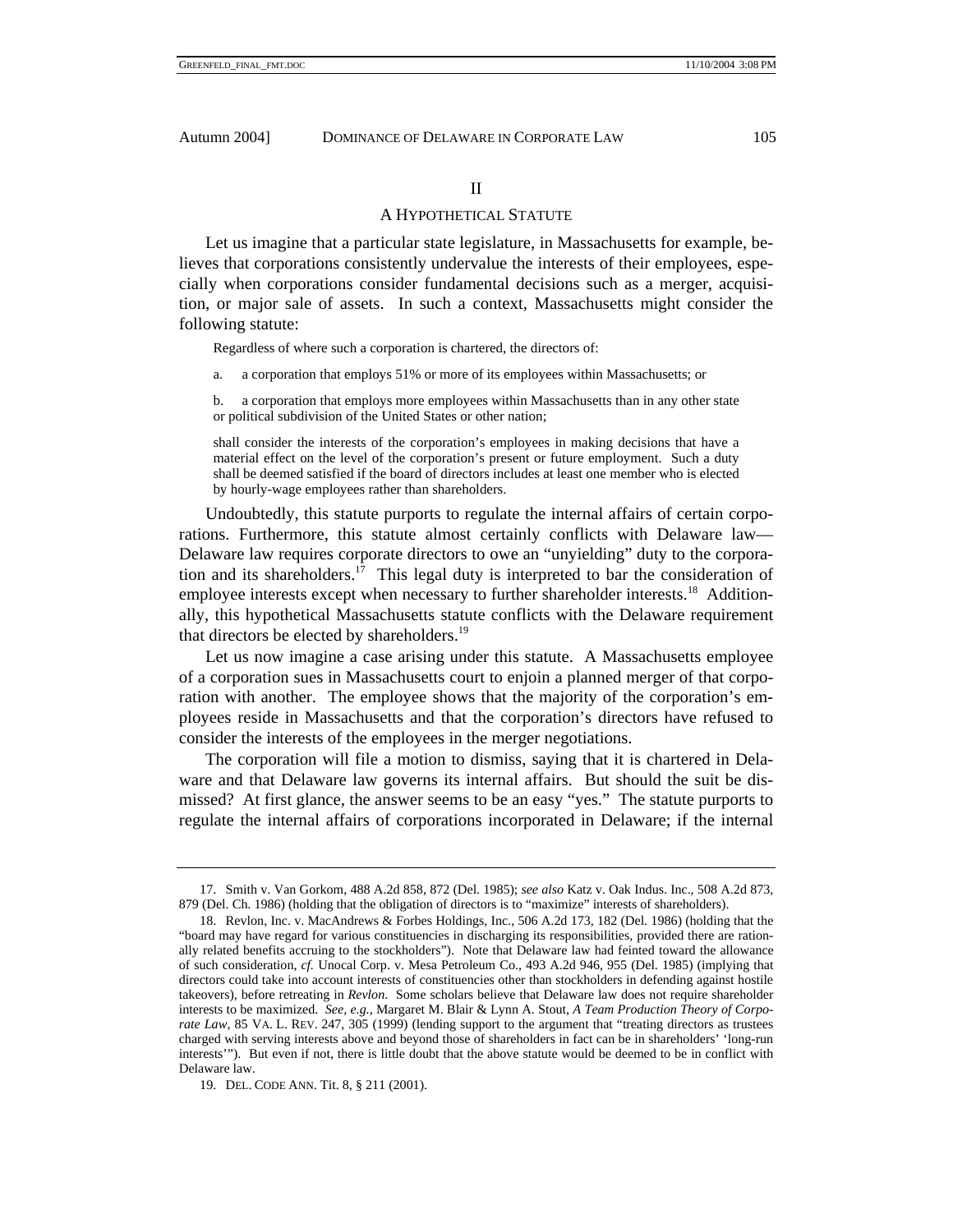affairs doctrine controls, then the statute would not be valid and the case should be dismissed.

Few corporate lawyers or corporate law scholars would contest the suit's dismissal. The internal affairs doctrine is, as noted above, one of the foundational principles of corporate law. It has been remarkably immune from attack. It is even the subject of a special section of the *Restatement (Second) of Conflict-of-Laws*, which is often quoted as saying that "Issues involving the rights and liabilities of a corporation  $\dots$  are determined by the  $\dots$  local law of the state of incorporation."<sup>[20](#page-6-0)</sup>

In fact, the internal affairs doctrine is so embedded that this statute would likely not be passed by a state legislature in the first place. Few would think of such regulation as feasible. Nevertheless, there is an economic argument for this kind of statute and a democratic argument for this kind of statute, and these arguments are remarkably similar. $21$ 

#### III

#### THE ECONOMIC ARGUMENT FOR THE HYPOTHETICAL STATUTE

The economic argument is straightforward. It focuses on externalities, which are routinely cited as a cause of inefficient decisions and thus a rationale for government regulation. Indeed, the internal affairs doctrine is easily characterized as an "externality machine."<sup>22</sup> Under the internal affairs doctrine, states compete for corporate charters on the basis of which state can provide a set of laws most beneficial to the decision makers—that is, directors and shareholders. Even if this competition is viewed as a "race to the top" that maximizes the interests of shareholders, the economic interests of other stakeholders are not taken into account by the jurisdiction providing the rules. This is a consequence of the fact that these other stakeholders have no say in the decision as to where to incorporate. In other words, the jurisdictions competing for corporate charters have no incentive to take into account the economic interests of other corporate stakeholders, even though those other stakeholders undoubtedly are affected by the terms of the corporate charter.<sup>[23](#page-6-3)</sup>

When certain stakeholders (for example, employees and communities) lack political clout in the jurisdiction making the rules, that jurisdiction can construct laws that benefit the corporate decisionmakers at the expense of those other stakeholders. And the jurisdiction in question can do so at no cost to itself. This is a classic example of externalities: the state can internalize the benefits of its manager- and shareholder-

<span id="page-6-0"></span><sup>20.</sup> RESTATEMENT (SECOND) OF CONFLICT-OF-LAWS § 302 (1971). But this quote is misleading. The full text of the section includes an important caveat: The law of the state of incorporation will be applied "except in the unusual case, with respect to the particular issue, some other state has a more significant relationship to the occurrence and the parties, in which event the local law of the other state will be applied." *Id.* 

<span id="page-6-1"></span><sup>21.</sup> For the purposes of this essay I am making the reasonable assumption that there is no constitutional underpinning of the internal affairs doctrine. The best examination of this point is Jed Rubenfeld, *State Takeover Legislation and the Commerce Clause: The "Foreign" Corporations Problem*, 36 CLEV. ST. L. REV. 355, 357 (1988).

<span id="page-6-3"></span><span id="page-6-2"></span><sup>22.</sup> To paraphrase LAWRENCE MITCHELL, CORPORATE IRRESPONSIBILITY (2001).

<sup>23</sup>*. See* Bebchuck, *supra* note 3, at 1485 ("[I]f the rule is designed by the states, then the competition among them will lead state officials to exclude consideration of [third party] interests.").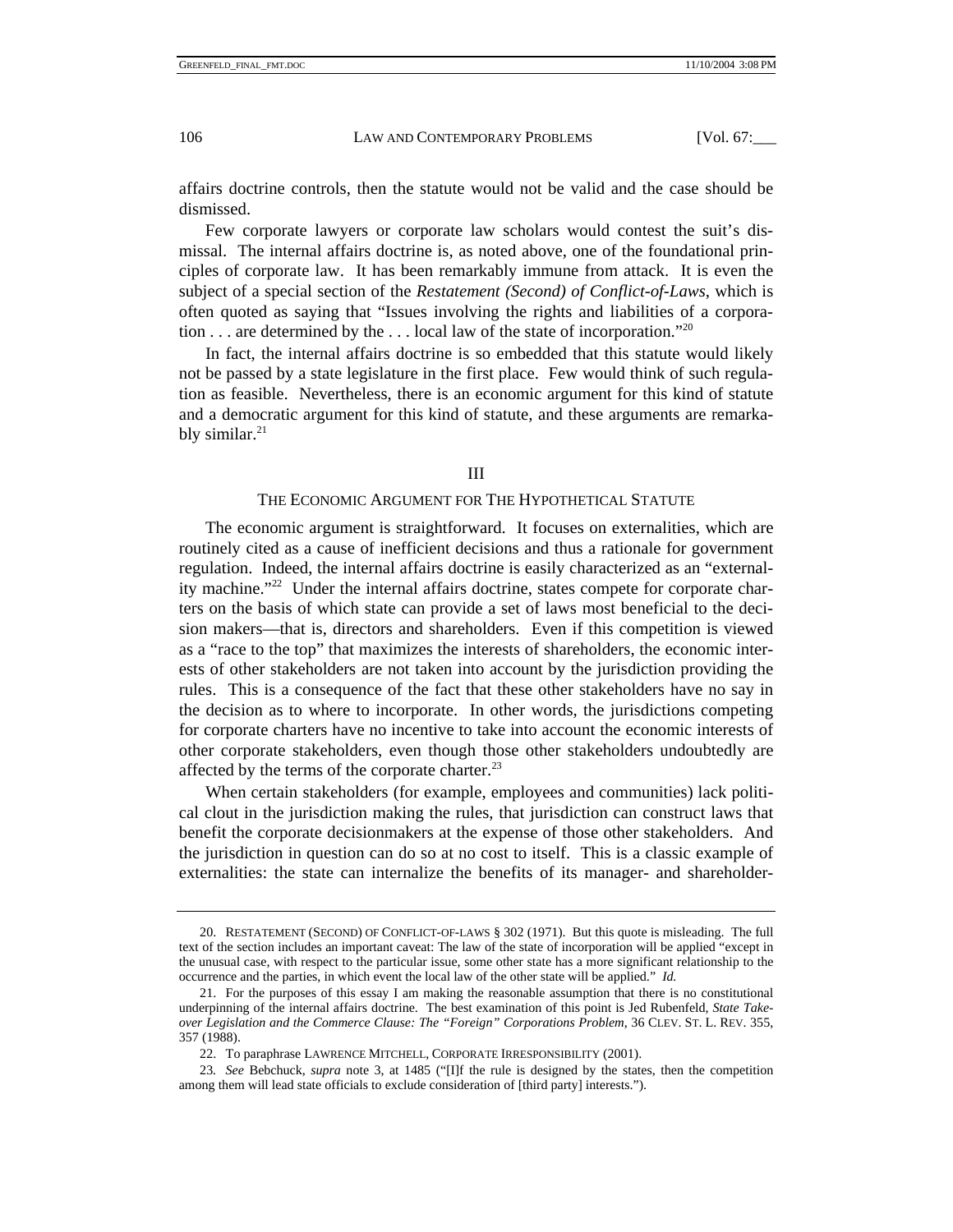centric corporate governance rules while externalizing most of the costs onto powerless stakeholders. Consequently, these externalities lead to state laws that fail to maximize social welfare[.24](#page-7-0)

Law and economics scholars would suggest that states can maximize social welfare by imagining what various parties would agree to, absent transaction costs. If that is the model, then the internal affairs doctrine almost certainly results in a less socially optimal legal framework since the jurisdiction need not consider any parties other than those who have a hand in choosing where to incorporate. The hypothetical, socially optimal negotiation has all stakeholders at the table. The real negotiation has only a few.

Indeed, it is difficult to imagine how, given the internal affairs doctrine, a state could craft a socially optimal corporate governance framework. Suppose, for example, a state sought to create a corporate governance rule (such as the hypothetical statute above) that would take into account the interests of nonshareholder stakeholders. In response, shareholders and managers would likely move their corporations to other states with more shareholder-centric governance regimes. This is possible under the internal affairs doctrine because shareholders face no serious consequences for moving to another jurisdiction to choose a different set of corporate laws. Consequently, because of the internal affairs doctrine, "the state [trying to protect non-shareholder constituencies] may both lose its incorporations and fail to achieve any protection of third parties' interests.["25](#page-7-1)

This argument against the internal affairs doctrine assumes that the socially optimal level of public regulation is not zero. States, localities, and the federal government are charged with regulating the public and private spheres in order to maximize social welfare. Governments care, as they should, about crafting the proper mix of regulation to reach certain social goals in the most efficient way. Even if one cares only about economic well-being, governments must routinely step into the market to adjust for market defects such as monopolies, insufficient information, obstacles to negotiation, and (yes) externalities. Over time, governments learn which policy tools are more efficient than others in reaching public policy objectives. One way that governments learn is feedback from the citizenry. To quote Justice Louis Brandeis, states are the "laboratories of novel social and economic experiments."[26](#page-7-2) When a state tries a new regulatory initiative and is successful in maximizing social welfare, the state and its officials receive certain benefits as a consequence of the policy (for example, an influx of people into the state or reelection of officials). When a state makes a mistake, the feedback is negative (a decrease in population or failure to be reelected).

Now note that the unique trait of the internal affairs doctrine is that this opportunity to provide feedback on corporate law is available only to the corporation itself. If the corporation benefits from a state's regulation of corporate governance, then the corporation reacts positively by incorporating in that state. If the corporation does not

<span id="page-7-0"></span><sup>24</sup>*. See id*. ("When externalities are present . . . rules that maximize shareholder value may well diverge from the socially desirable ones.").

<span id="page-7-1"></span><sup>25</sup>*. Id.* at 1486.

<span id="page-7-2"></span><sup>26.</sup> New State Ice Co. v. Liebmann, 285 U.S. 262, 311 (1932) (Brandeis, J., dissenting).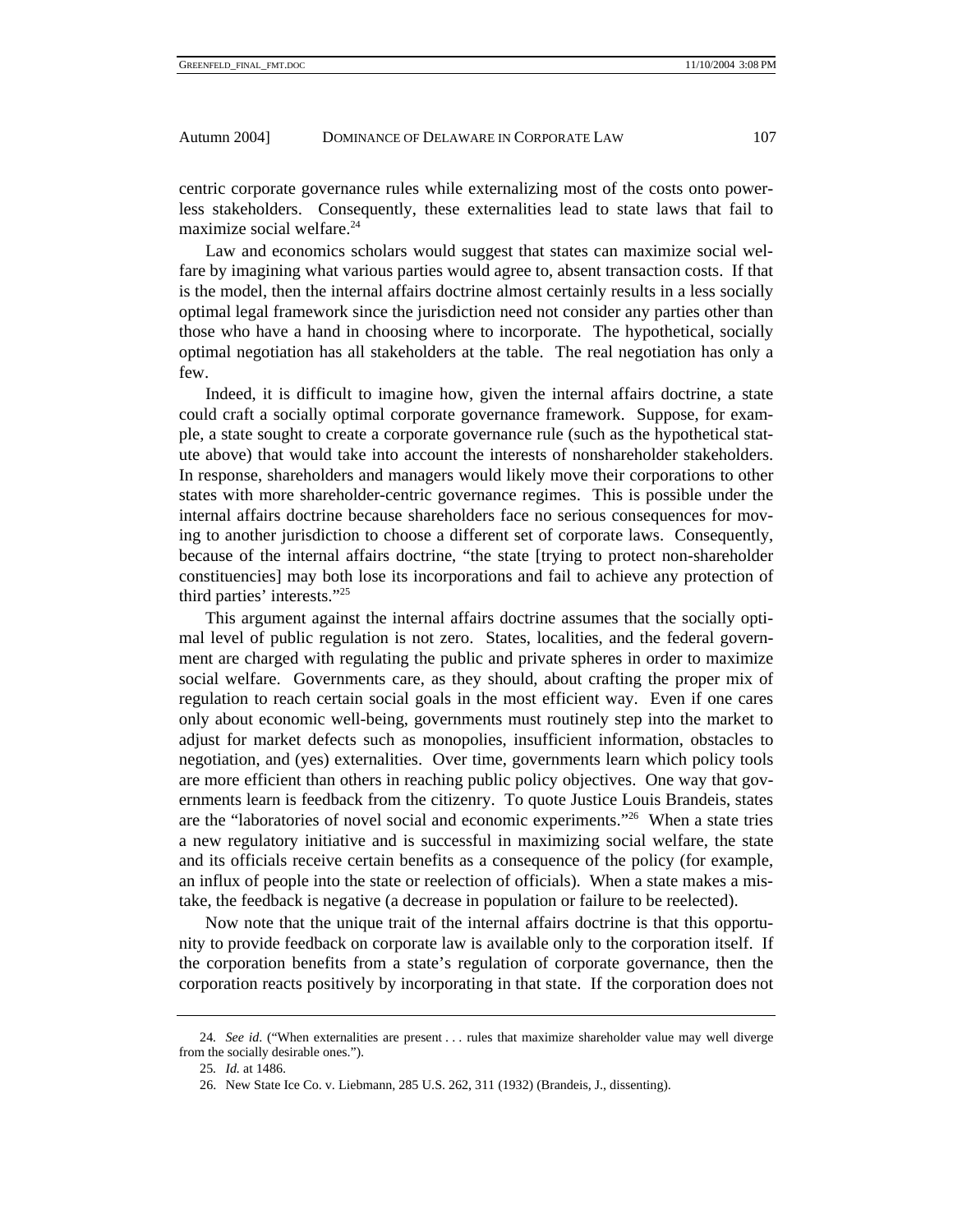benefit, then the corporation reacts negatively and incorporates elsewhere. Because the corporation alone is free to incorporate in another state, no other stakeholder affected by the rules of corporate governance has the opportunity to influence the state's policy through feedback.

This result diverges from that which is socially optimal. By any reasonable assumption, a socially optimal law of corporate governance would take into account the interests of parties other than shareholders and managers. The internal affairs doctrine all but makes that impossible and thus guarantees that corporate law will fall short of optimal.

Nor is the optimal result reached even if one assumes, as do many corporate scholars, that the concerns of nonshareholder constituencies should be left to bodies of law other than corporate law (such as labor and employment law, environmental law, or consumer protection law). A state seeking to create a socially optimal system of regulation for corporations doing business within its jurisdiction but not chartered there will have fewer regulatory options at its disposal. As long as the internal affairs doctrine applies, changes in corporate governance will be unavailable. Fewer regulatory options usually result in less efficient and more costly regulation, resulting in a move away from social optimality.

This argument is further illustrated if we analogize the "internal affairs" doctrine to another area of law—for example, environmental law. Imagine that Delaware allowed companies to come to it and, for a fee, receive permits to increase sulfur dioxide emissions, or to log in old growth forests, or to construct shopping malls in open spaces. Furthermore, these permits would have legal force *regardless* of where these activities would occur. Such a regime would be disastrous. No one would suggest that Delaware was engaging in a "race to the top" in environmental protection. Nor would anyone suggest that the end result was the most efficient because states could compete on the basis of what permits to offer.

Indeed, if Delaware attempted to adopt such a doctrine, other states would object strenuously. For the same reasons, states should object to Delaware's dominance in corporate law.

#### IV

#### THE DEMOCRATIC ARGUMENT FOR THE HYPOTHETICAL STATUTE

The democratic argument is strikingly similar. The difference is that in addition to being inconsistent with social welfare, the internal affairs doctrine is inconsistent with democratic legitimacy. The internal affairs doctrine allows Delaware to insulate its laws from democratic pressures by allowing corporations to take advantage of Delaware's laws of corporate governance without subjecting themselves to the other laws of the state. Corporations located outside of Delaware can adopt Delaware's laws for their internal affairs, leaving non-shareholder stakeholders affected by those laws but with no democratic mechanism to influence those laws.

This is not true with regard to any other area of law. It is possible, of course, for two or more states to have conflicting laws on a specific subject, or to have the laws of one state affect the citizens of another. For example, the tort law of a given state will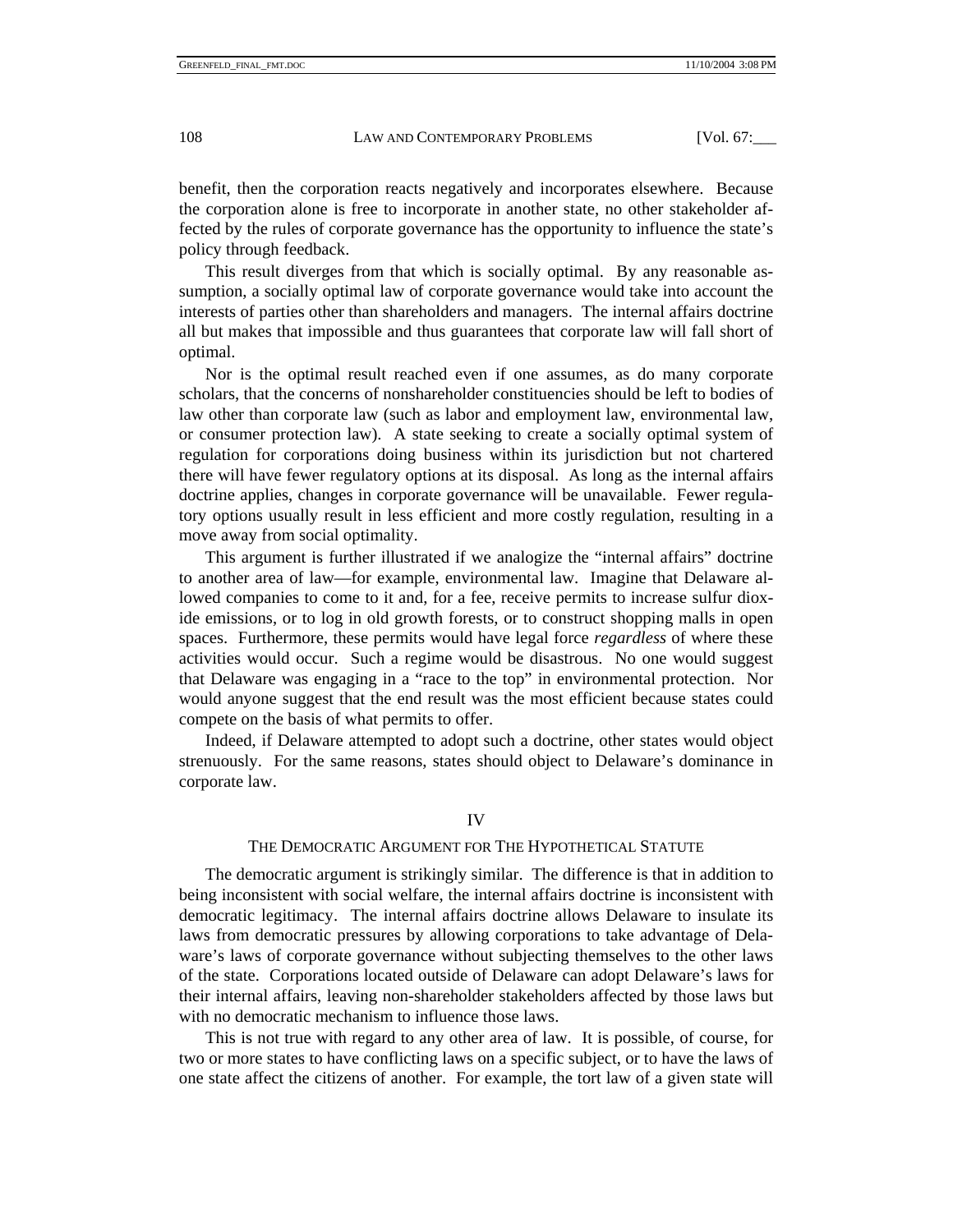affect the citizens of other states whenever they travel within the given state. But typical conflict-of-laws notions exist to resolve such disputes, and these notions, which balance the interests of states in regulating behavior, embody important democratic principles.

When state laws are in conflict, one reason why the governing law comes from the state with the greatest interest in regulating the behavior is that such law typically has a better democratic pedigree. A state may have an interest in regulation because it is the site of the behavior at issue, or because most of the people regulated are residents there. Regardless, the state that has the greatest interest in a specific dispute will, almost by definition, be subject to democratic pressures with regard to the law at issue.

Indeed, there is value in recognizing the interest of the state in which political accountability is maximized. If the legislature or courts "get it wrong" in making regulatory decisions, it is much easier to correct the mistake when the state has within its borders those whose behavior is regulated or those who bear the costs or gain the benefits of the regulation. More to the point, one would not expect a state whose interest in regulating the behavior at issue derives only from the desire to gain incorporation fees to have the appropriate democratic incentives to correct missteps within the regulatory framework.

There is an even more fundamental point. At some level, politics is about constructing a community. And according to democratic theory, the rules of the community should be enacted either by the community itself or by representatives who are subject to community oversight. Those who live in such a community are deemed to have voluntarily subjected themselves to that community's laws. One can have a say in the laws of the community as long as one consents to be governed by those laws. The laws of one community should not be thrust on another without the consent of the other.

Under this simple construct, the internal affairs doctrine is open to attack. Corporations are already insulated from the influence of the community because of the impersonal nature of the corporate form, which separates the firm's decisionmakers from the legal and cultural norms that influence behavior. The internal affairs doctrine makes this problem worse by allowing corporate elites to choose the law that governs not only their interactions among themselves, but also many of their interactions with others. If a community (read: state) were to attempt to regulate the affairs of a corporation within its borders, the corporation could simply reincorporate in another jurisdiction. In the usual situation, if someone wants to avoid the laws of a community, she has to leave the community, thereby giving up the benefits of living in that community. The internal affairs doctrine, however, allows a corporation to opt out without leaving, thus allowing it to have its cake and devour it as well.

One response to this argument is that the other stakeholders are not at all left without remedies. Just because workers, creditors, or consumers cannot affect the internal affairs of a company is not to say they have no recourse. Moreover, other stakeholders still have significant market power. For example, if employees desire to be treated better, they need not change existing internal affairs rules to have directors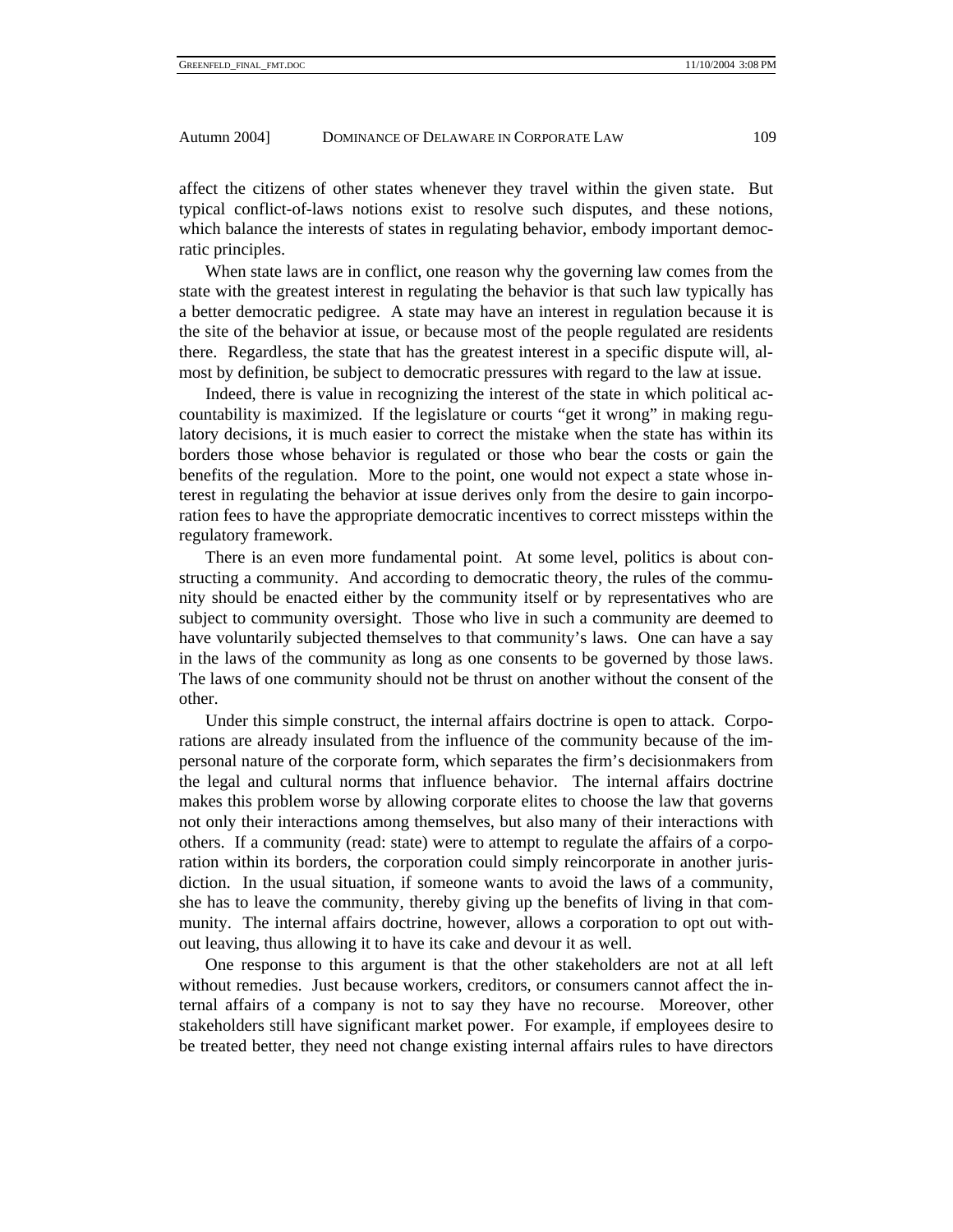owe them a fiduciary duty. They need only exert their desires in the marketplace, either by going to other firms or by threatening to do so.

These responses leave the issue unresolved, however. One could imagine, for example, that the best way for workers to protect their interests is to require a representative on the board of directors. But the internal affairs doctrine once again serves as an obstacle: even if all of a company's workers lived in one state, that state could not impose such a requirement on a company that was incorporated elsewhere. Under the internal affairs doctrine, gaining a worker representative on the board would require a successful vote of the shareholders, which is highly doubtful. Of course, Delaware law could be changed to require a worker representative, but this seems even less likely.

Nor is it a response to the democratic legitimacy critique to say that other stakeholders retain market power. Democracy is not the market, nor vice versa. The market is available as a recourse whether the internal affairs doctrine is in place or not. Often, the best way to protect one's interests is not through the market but through the political process. Yet the internal affairs doctrine places the governance of corporations beyond the reaches of the political process, except, of course, to the political process of Delaware. And because few corporations are actually based in Delaware, no one—certainly not the Delaware citizenry who pay fewer taxes thanks to the many corporations enticed to incorporate there—has an interest in looking out for the interests of corporate stakeholders elsewhere in the nation.

# V

#### **CONCLUSION**

Of course, much remains to be said. Certainly, arguments could be advanced in favor of Delaware's dominance. And perhaps it would be preferable—if democratization of corporate law is the goal—to look to federalization of corporate charters rather than to the end of the internal affairs doctrine. Regardless, the point here is that the power of the internal affairs doctrine is so ingrained in corporate law scholarship that it deserves far greater attention.

I believe the internal affairs doctrine is open to serious challenge. I believe it is best seen as simply an exception to conflict-of-laws rules; an exception that could be easily discarded by state courts while adjudicating cases under statutes such as the one proposed earlier in this essay.<sup>27</sup> In other words, a state that has significant interests in the internal affairs of corporations doing business in that state can pass corporate governance statutes such as that suggested above. When claims arise under these statutes, the state can assert its interest in court as it could in any other circumstance in which it had a significant interest in regulating the behavior at issue. A state may not always be able to convince a judge that its interests are the most significant and that its law

<span id="page-10-0"></span><sup>27.</sup> A possibility assumed in the *Restatement* as well. *See supra* note 20. I am also making the reasonable assumption here that the internal affairs doctrine is not required by the Constitution. *See* Jed Rubenfeld, *State Takeover Legislation and the Commerce Clause: The "Foreign" Corporations Problem*, 36 CLEV. ST. L. REV. 355 (1988).